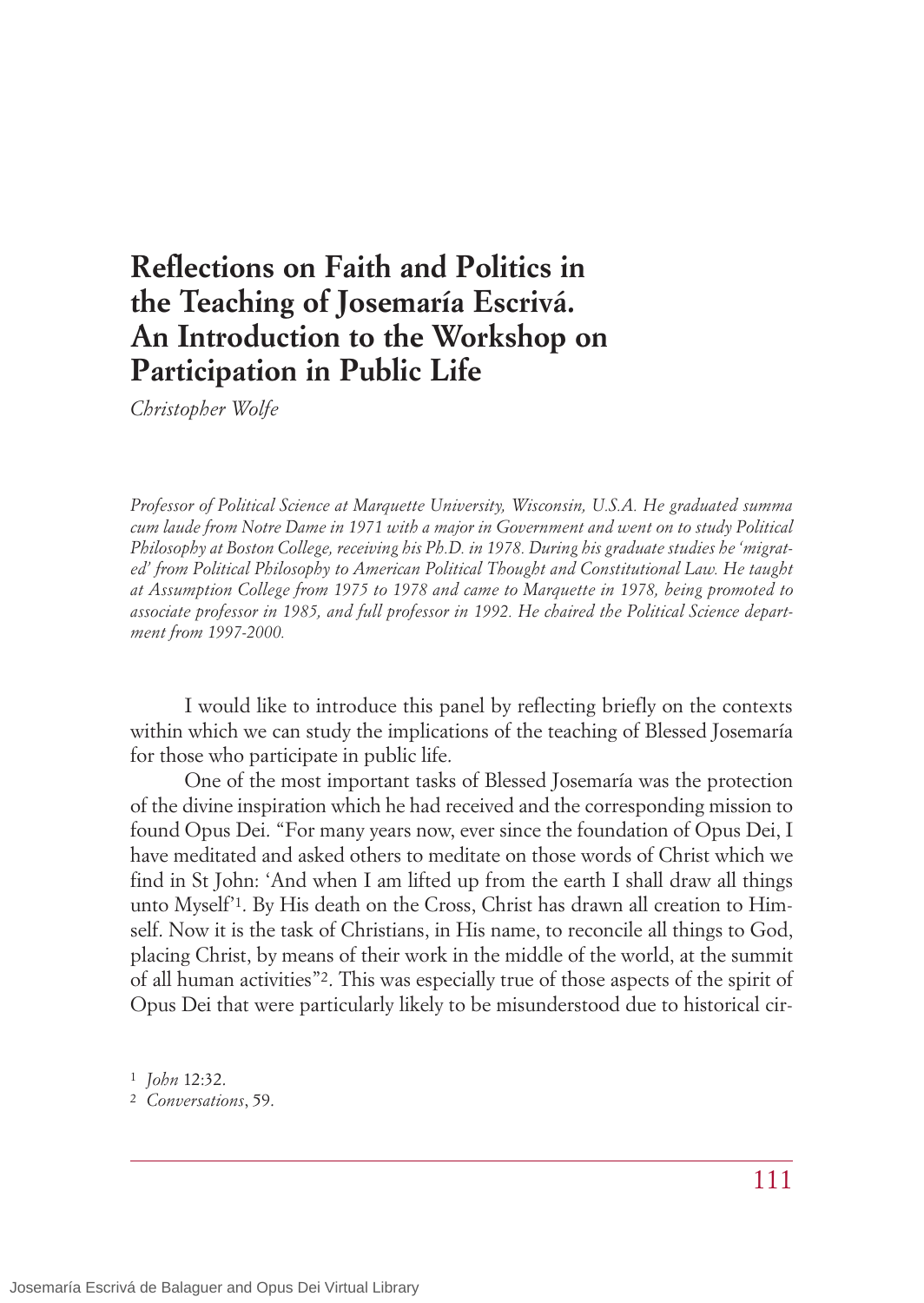cumstances. For example, he expended great effort in making clear the the secular character of his message, which was addressed to ordinary Christians who were not called to have any religious consecration other than the one already received in Baptism. These were the people to put Christ at the summit of all activities, both public and private.

Another such area was the subject of participation in public life. For a variety of reasons, at different times in the life of Blessed Josemaría there was a tendency of some people to view Opus Dei as having some political goals or aims. First, the political conflict in Spain during the 1920s and 1930s — in many ways a working out of issues that had plagued Europe since the French Revolution, with the added injection of 20<sup>th</sup> century ideologies — led many Catholics in Spain to align closely their political and religious views. One of the reasons why Blessed Josemaría stood out was because of his practice of never talking about politics. This was due to the fact that he understood that there is never merely one *Catholic* response to social, political, economic, cultural and other temporal issues. Second, in the 1950s and 1960s, the participation of certain of the faithful of Opus Dei in Spanish governments led some observers to conclude that Opus Dei must have a particular political agenda. The difficulty, in a one-party state, of observing diverse political views among the faithful of Opus Dei made this misunderstanding easier, and the tendency of the Western media to politicize religion (especially in the wake of the reported battle between 'liberals' and 'conservatives' at the Second Vatican Council) exacerbated the problem.

For this reason, I think, the most consistent theme of Blessed Josemaría regarding participation in public life was the freedom of Christians (including the faithful of Opus Dei) in political affairs. In fact, by my count, the majority of times that Blessed Josemaría uses the word 'politics' or 'political' in his published writings, he does so in passages that specifically refer to the freedom that the faithful (and in consequence also the faithful of Opus Dei) enjoy in political opinions.

That freedom, however, was not based on a complete separation of faith and politics, which would amount to a form of laicism, which is incompatible with Christian faith. As Blessed Josemaría put it in *The Way*: "Nonsectarianism. Neutrality. Old myths that always try to seem new. Have you ever stopped to think how absurd it is to leave one's Catholicism aside on entering a university, a professional association, a cultural society, or Parliament, like a man leaving his hat at the door?"3 As we have pointed out, the foundational light and the way of

3 *The Way*, 353.

## 112 - CHRISTOPHER WOLFE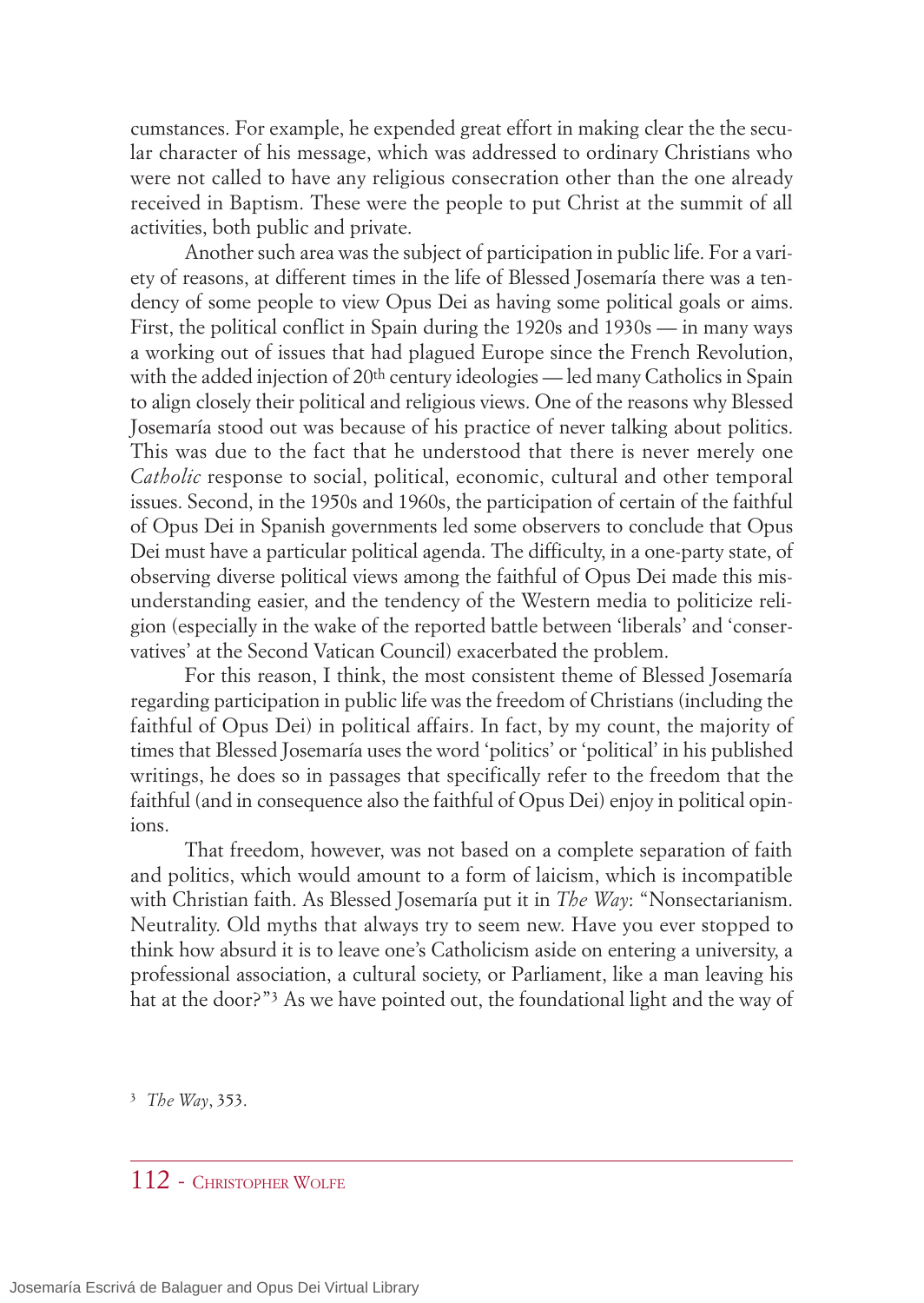carrying out Opus Dei, after all, was the call to find Christ in every honest human activity, and that had to include public life as well.

One important aspect of public life lived in the spirit of the Gospel is the understanding of and commitment to live according to the demands of morality, and especially the social teachings of the Church. During Blessed Josemaría's life, perhaps the most salient aspect of that social teaching dealt with questions of labor, property, and economic life, stemming from documents such as *Rerum Novarum* of Leo XIII and *Quadragesimo Anno* of Pius XI. And Blessed Josemaría did not confine himself simply to abstract references to questions of social justice, but throughout his life actively inspired those he dealt with to engage in works advancing it, without taking any particular political stances on issues. Those questions continued to be important in the second half of the 20<sup>th</sup> century, with the added dimension of a much greater emphasis on international life (in encyclicals such as *Populorum Progressio* of Paul VI and the social encyclicals of John Paul II), due to the end of colonialism, the birth of many new and poor nations, and, more recently, the globalization of economic life.

The end of the twentieth century also saw a dramatic expansion of issues relating to the protection of human life, the family, and public morality. The emerging salience of these issues has been a new occasion for misunderstandings regarding Opus Dei (and Catholicism in general) and politics. It is ironic, for example, that often, in Western countries especially, the elementary demands of the natural law, which apply to all human beings, nations, and cultures, have come to be identified specifically with the teachings of the Catholic Church most prominently, on issues of abortion and euthanasia, divorce, and contraception.

At the same time, confusion in the Church (again, especially in the West) has led many Catholics to feel free to ignore both the natural law and the Church's teachings on these issues, so that the teaching of the Church itself in some places is viewed merely as the views of some particular 'conservative' Catholics. Thus, the Church can wrongly be identified with a certain brand of politics.

It is against this background that our panelists engaged the teaching of Blessed Josemaría and ask themselves: "how, concretely, can we respond to God's invitation to sanctify our professional work?", which in this case is the work of pursuing the common good through political and other social or public activity. Effective attainment of the common good requires the recognition of the legitimate freedom of all persons (including all the faithful) and also the recognition of our call to find the supernatural meaning of all temporal realities, including public life.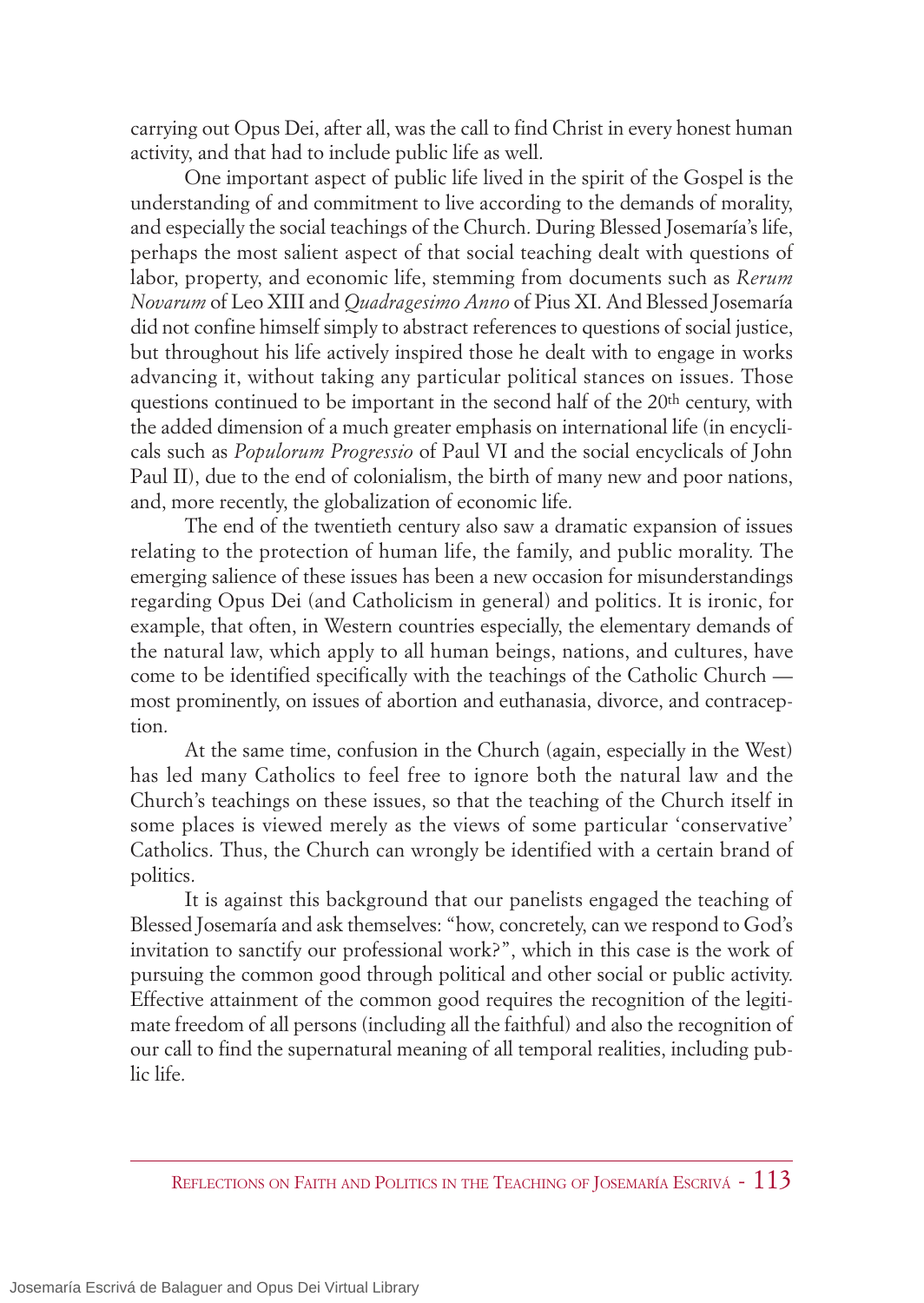In the give and take of political life, it can be a great challenge to maintain openness, civility, and respect, so as to cooperate with all others (including others with whom we may have deep differences on crucial social issues) in securing various aspects of the common good, and, at the same time, to pursue with fortitude the demands of natural law and of the Gospel; that is, to pursue unity and civic friendship, on one hand, and the demands of truth and justice, on the other, striving to harmonize them all.

Our distinguished panelists come from different continents and different sectors of public life and provide us with a range of fascinating perspectives on the effort to bring the teachings of Blessed Josemaría to bear on public life. They speak to issues of personal freedom and responsibility, professional excellence, respect and civility, loyalty, honesty and integrity, fortitude, a spirit of service, cheerfulness, and forgiveness. They give us an opportunity to reflect on how we can pursue these aspects of the lay vocation in our daily lives, and help others to do the same.

João Bosco Mota Amaral, from his vantage point of twenty years as president of the Government of the Autonomous Region of Azores and then Vice-President of the Parliament of Portugal, emphasizes especially Blessed Josemaría's call for mutual understanding and cooperation. Together with the virtues of order and dedication to excellence in work, a spirit of service to one's fellow citizens and the promotion of open and sincere relationships with one's opponents are necessary elements of public service by Christians. Amid the tensions and differences of opinion in politics, we must remember Christ's call to charity.

Mariano Brito, who has held various important positions in the government and higher educational institutions of Uruguay, describes public life as an arena in which we can and must use our God-given gift of freedom. He reminds us of the special imperative to defend human life and the family, which are so often and in so many ways under attack in the modern world. In some cases this will require prohibitory legislation (forbidding, for example, manipulation of or experimentation with nascent human lives) and in other cases it will involve government assistance to support efforts of families to raise and educate their children.

François Komoin, an important Magistrate of the Ivory Coast, gives us insights into the tremendous importance of professional excellence in developing countries. In particular he emphasizes the importance of legal knowledge, in the society at large, among various professionals (not only in law, but in business and health services, for example), and for the underprivileged. Through seminars, journals, and legal clinics, he has been able to cooperate with others to make a genuine contribution to the well-being of his society.

## 114 - CHRISTOPHER WOLFE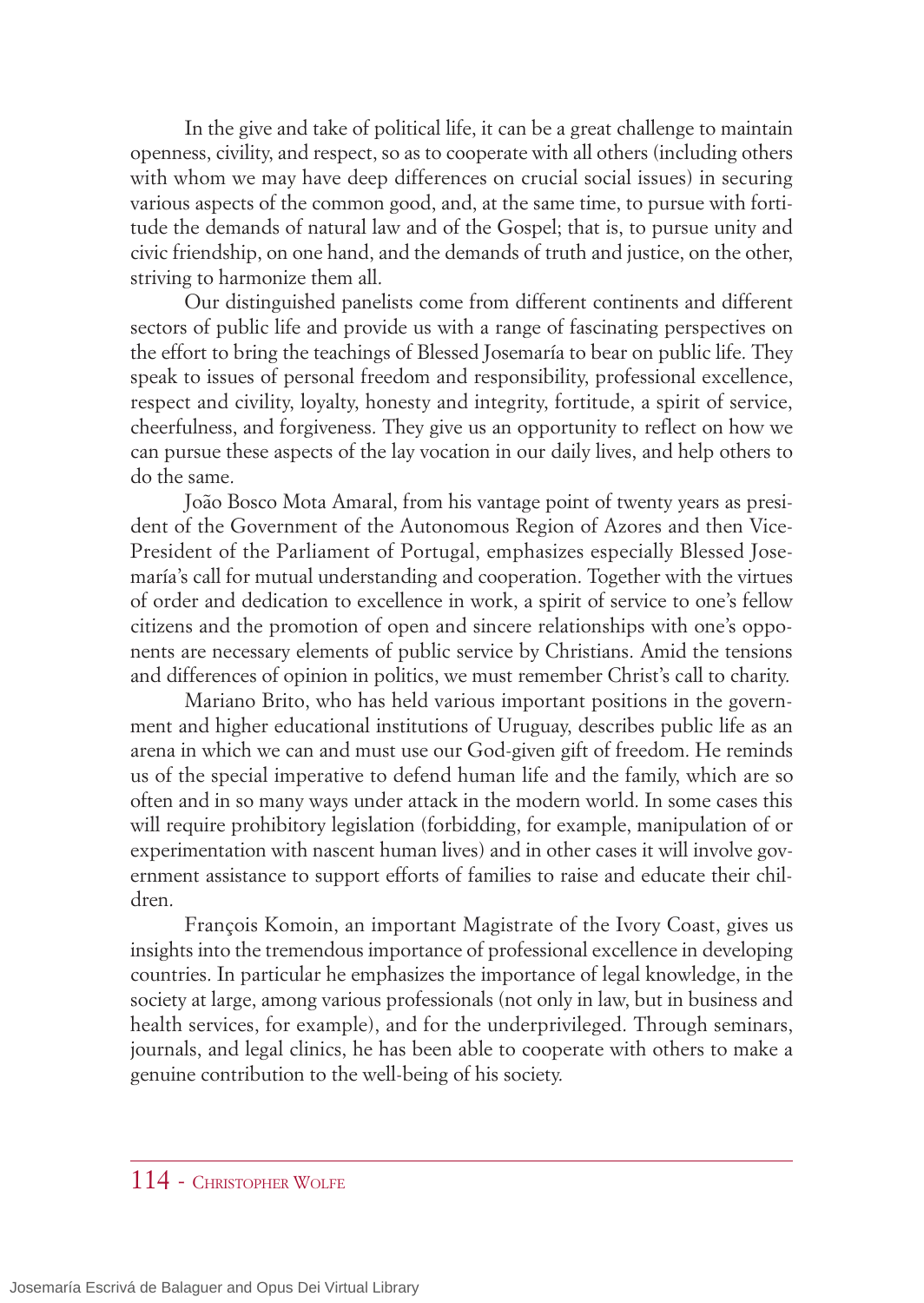Bernadette Wanyonyi Musundi, one of only three women Permanent Secretaries in the Kenyan Government, presently being in charge of the Office of the Vice President, Ministry of Home Affairs, Heritage and Sports, and a mother of four, describes some of the challenges of being an government administrator, trying to be both just (resisting the demands of the merely self-interested, from both citizens and politicians) and charitable. The detachment from material things that Blessed Josemaría preached helps fortify one against temptations to corruption. The proper exercise of power demands both obedience to conscience and a spirit of service.

Charles Osezua describes the conditions of public service in Nigeria, and especially the challenge of acting in accord with the highest professional standards in the face of corruption and political infighting. He reflects Blessed Josemaría's teaching on apostolate, pointing out that loyalty and professional competence make it possible to develop deep friendships and bring others closer to Christ.

Marie-Thérèse Pallut, a mother of four children, has been Professor of Applied Linguistics at the Sorbonne since 1976. Her participation in public life originally took the form of participation in student union activities, and it was during a period of discouragement about the dominance of ideologies and a temptation to withdraw from public life that she discovered the writings of Blessed Josemaría which taught her that to change society it is first necessary to change oneself. Her commitment to contribute to society has taken many different forms, including activity in her children's schools, volunteering on local committees, and participation in the trade union for teachers at the Sorbonne. In all these places, and so many more, it is possible to find solutions to problems in order to enhance social justice and human dignity.

Rick Santorum, a member of the United States Senate, appreciates Blessed Josemaría's point in *The Way*: "Have you ever stopped to think how absurd it is to leave one's Catholicism aside on entering a university, a professional association, a cultural society, or Parliament, like a man leaving his hat at the door?"4 In his legislative efforts to protect the dignity of unborn human beings, he seeks to defend fundamental human rights, in the face of a moral relativism that is often very influential. Like Blessed Josemaría he loves personal freedom but recognizes that freedom is not licence. Guided by faith, and informed by charity, men and women in public life must steadfastly pursue the truth, acting as witnesses to Christ and his teaching.

4 *Ibidem*.